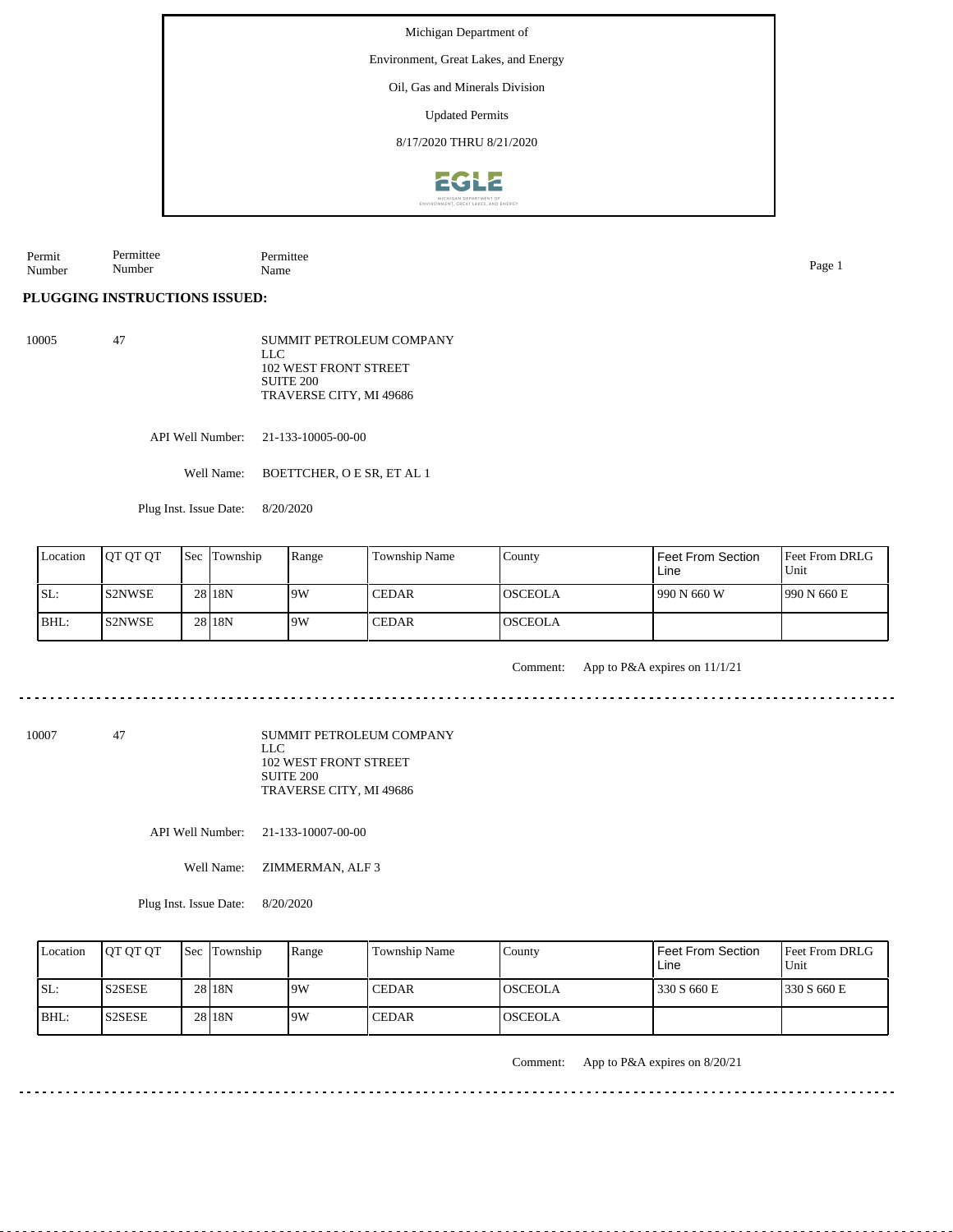Environment, Great Lakes, and Energy

# Oil, Gas and Minerals Division

Updated Permits

8/17/2020 THRU 8/21/2020



| Permit | Permittee | Permittee                                                                                   | Page 2 |
|--------|-----------|---------------------------------------------------------------------------------------------|--------|
| Number | Number    | Name                                                                                        |        |
| 46991  | 6461      | RIVIERA OPERATING LLC<br><b>600 TRAVIS STREET</b><br><b>SUITE 1700</b><br>HOUSTON, TX 77002 |        |

API Well Number: 21-009-46991-00-00

Well Name: MANCELONA I A3-4

Plug Inst. Issue Date: 8/18/2020

| Location | <b>IOT OT OT</b> | l Sec | Township         | Range | Township Name     | County         | <b>Feet From Section</b><br>Line | <b>Feet From DRLG</b><br>Unit |
|----------|------------------|-------|------------------|-------|-------------------|----------------|----------------------------------|-------------------------------|
| SL:      | <b>INWNWNE</b>   |       | 4 <sub>29N</sub> | 5W    | <b>IMANCELONA</b> | <b>ANTRIM</b>  | 330 N 330 W                      | 1330 N 330 W                  |
| BHL:     | <b>NWNWNE</b>    |       | $4$ 29N          | 5W    | l MANCELONA       | <b>LANTRIM</b> |                                  |                               |

Comment: App to P&A expires on 8/18/21

. . . . . . . . . . . . . . . . .  $- - - - - -$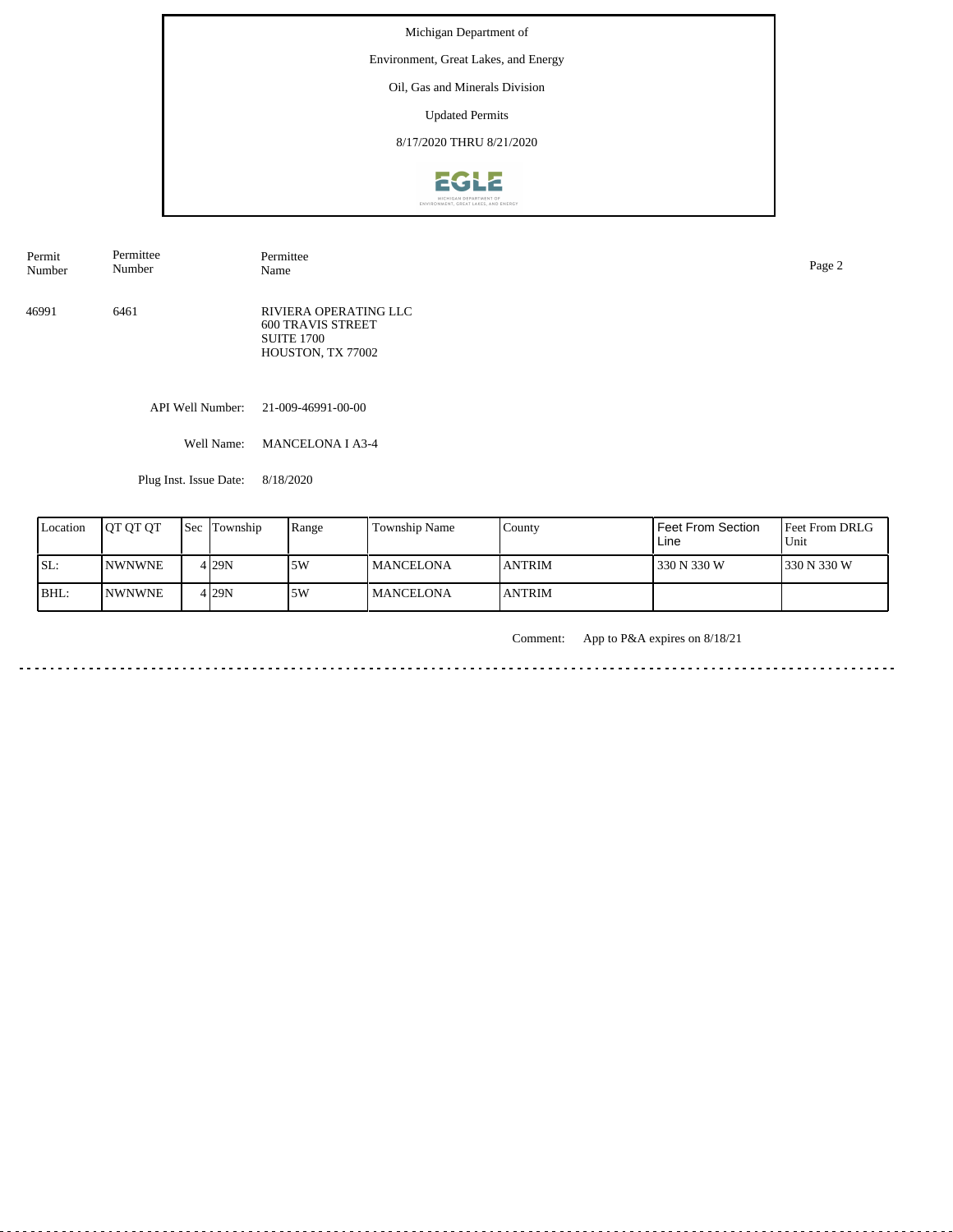Environment, Great Lakes, and Energy

### Oil, Gas and Minerals Division

Updated Permits

8/17/2020 THRU 8/21/2020



Permit Permittee Number Permittee

Number

**RECORD OF WELL PLUGGING:**

50955 6361 RIVERSIDE ENERGY MICHIGAN LLC 10691 EAST CARTER ROAD SUITE 201 TRAVERSE CITY, MI 49684

API Well Number: 21-007-50955-00-00

Well Name: MARQUARDT 5-35

Plugging Date: 7/10/2020

| Location | <b>IOT OT OT</b> | <b>Sec</b> Township | Range | <b>Township Name</b> | County        | Feet From Section<br>Line | <b>Feet From DRLG</b><br>Unit |
|----------|------------------|---------------------|-------|----------------------|---------------|---------------------------|-------------------------------|
| SL:      | ISESWNW          | 35 30N              | 6E    | <b>WILSON</b>        | <b>ALPENA</b> | 350 S 673 W               |                               |
| BHL:     | ISESWNW          | 35 30N              | 6E    | <b>WILSON</b>        | <b>ALPENA</b> |                           |                               |

<u>. . . . . . . . . . . . .</u>

50956 6361

RIVERSIDE ENERGY MICHIGAN LLC 10691 EAST CARTER ROAD SUITE 201 TRAVERSE CITY, MI 49684

API Well Number: 21-007-50956-00-00

Well Name: HEMMINGSON 7-35

Plugging Date: 7/10/2020

| Location | <b>IOT OT OT</b> | <b>Sec</b> Township | Range | <b>Township Name</b> | County        | Feet From Section<br>Line | <b>Feet From DRLG</b><br>Unit |
|----------|------------------|---------------------|-------|----------------------|---------------|---------------------------|-------------------------------|
| SL:      | <b>INESWNE</b>   | 35 30N              | 6E    | <b>WILSON</b>        | <b>ALPENA</b> | 1800 S 980 W              |                               |
| IBHL:    | <b>INESWNE</b>   | 35 30N              | 6E    | <b>WILSON</b>        | <b>ALPENA</b> |                           |                               |

Name Page 3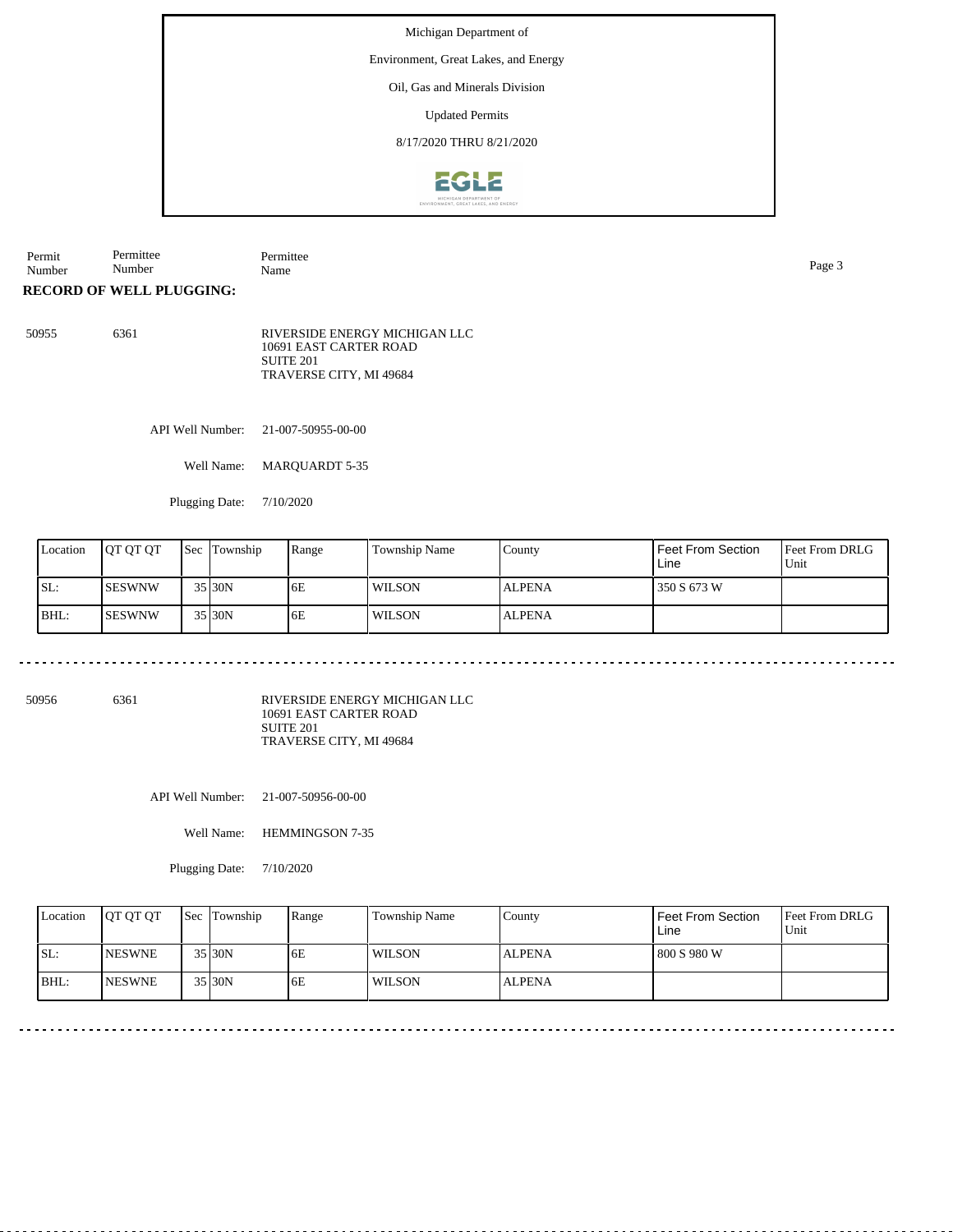Environment, Great Lakes, and Energy

## Oil, Gas and Minerals Division

Updated Permits

8/17/2020 THRU 8/21/2020



51017 4605 SCHMUDE OIL INC 2150 S AIRPORT RD WEST SUITE B PO BOX 1008 TRAVERSE CITY, MI 49685-1008 Permit Number Permittee Number Permittee Name Page 4

API Well Number: 21-101-39423-02-00

Well Name: STATE SPRINGDALE 1-25BHD1 True Vertical Depth: 5164

Plugging Date: 6/28/2019

| Location | IOT OT OT     | <b>Sec</b> | Township | Range | Township Name     | County           | Feet From Section<br>Line | <b>IFeet From DRLG</b><br>Unit |
|----------|---------------|------------|----------|-------|-------------------|------------------|---------------------------|--------------------------------|
| ISL:     | <b>SWNWNE</b> |            | 25 24N   | 14W   | <b>SPRINGDALE</b> | <b>IMANISTEE</b> | 856 N 322 W               |                                |
| BHL:     | <b>SENENW</b> |            | 25 24N   | 14W   | <b>SPRINGDALE</b> | <b>MANISTEE</b>  | 974 N 362 E               | 1342 S 954 W                   |

51193 6361

RIVERSIDE ENERGY MICHIGAN LLC 10691 EAST CARTER ROAD SUITE 201 TRAVERSE CITY, MI 49684

API Well Number: 21-007-51193-00-00

Well Name: STATE WILSON 13-35

Plugging Date: 7/10/2020

| Location | <b>IOT OT OT</b> | <b>Sec Township</b> | Range | <b>Township Name</b> | Countv        | Feet From Section<br>Line | <b>Feet From DRLG</b><br>Unit |
|----------|------------------|---------------------|-------|----------------------|---------------|---------------------------|-------------------------------|
| ISL:     | Iswswsw          | 35 30N              | 6E    | WILSON               | <b>ALPENA</b> | 441 S 405 W               |                               |
| BHL:     | <b>ISWSWSW</b>   | 35 30N              | 6E    | <b>WILSON</b>        | <b>ALPENA</b> |                           |                               |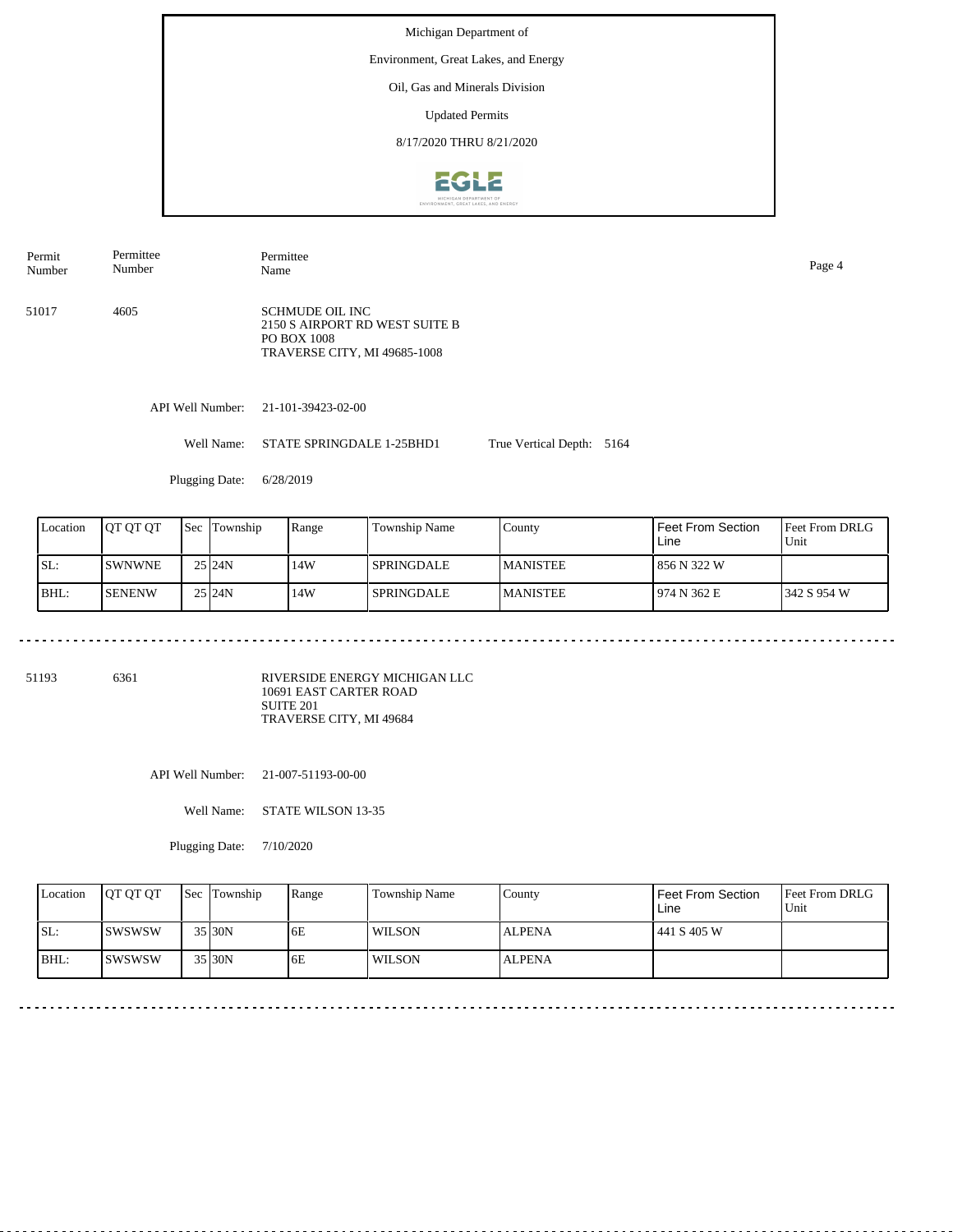Environment, Great Lakes, and Energy

Oil, Gas and Minerals Division

Updated Permits

8/17/2020 THRU 8/21/2020



Permit Number Permittee Number Permittee Name Page 5

### **APPLICATIONS TO CHANGE WELL STATUS:**

29016 5914

C M S GAS TRANSMISSION CO

1 ENERGY PLAZA DR, EP1-420 JACKSON, MI 49201-2276

API Well Number: 21-079-29016-00-00

Well Name: STATE KALKASKA "D" 1-13

Approval Date: 8/18/2020

| Location | <b>IOT OT OT</b> | Sec | Township  | Range | Township Name   | County          | I Feet From Section<br>Line | Feet From DRLG<br>Unit |
|----------|------------------|-----|-----------|-------|-----------------|-----------------|-----------------------------|------------------------|
| SL:      | INWSWNW          |     | 13 I 27 N | 8W    | KALKASKA        | <b>KALKASKA</b> | 990 S 330 W                 | 1990 S 330 W           |
| BHL:     | INWSWNW          |     | 3127N     | 8W    | <b>KALKASKA</b> | <b>KALKASKA</b> |                             |                        |

Proposed Rework: Temporarily Abandoned Comment: ACOWS to TA expires on 3/31/21

de de decede

<u>. . . . . . . . .</u>

36730 47

SUMMIT PETROLEUM COMPANY LLC 102 WEST FRONT STREET SUITE 200 TRAVERSE CITY, MI 49686

API Well Number: 21-051-36730-00-00

Well Name: FITZWATER 6

Approval Date: 8/17/2020

| Location | <b>IOT OT OT</b> | <b>Sec</b> | Township          | Range | Township Name | County         | Feet From Section<br>Line | Feet From DRLG<br>Unit |
|----------|------------------|------------|-------------------|-------|---------------|----------------|---------------------------|------------------------|
| SL:      | <b>CNNENE</b>    |            | 26 <sub>18N</sub> | 1W    | l BUCKEYE     | IGLADWIN       | 1657 N670 E               | 1657 S 670 W           |
| BHL:     | <b>ICNNENE</b>   |            | 26 18N            | 1W    | l BUCKEYE     | <b>GLADWIN</b> |                           |                        |

ACOWS to Perforate and Test Current Formation

Proposed Rework: ACOWS to Perforate and Test Current Formation Comment: ACOWS to perf, stimulate, and test current formation F/ 3742

T/ 3770'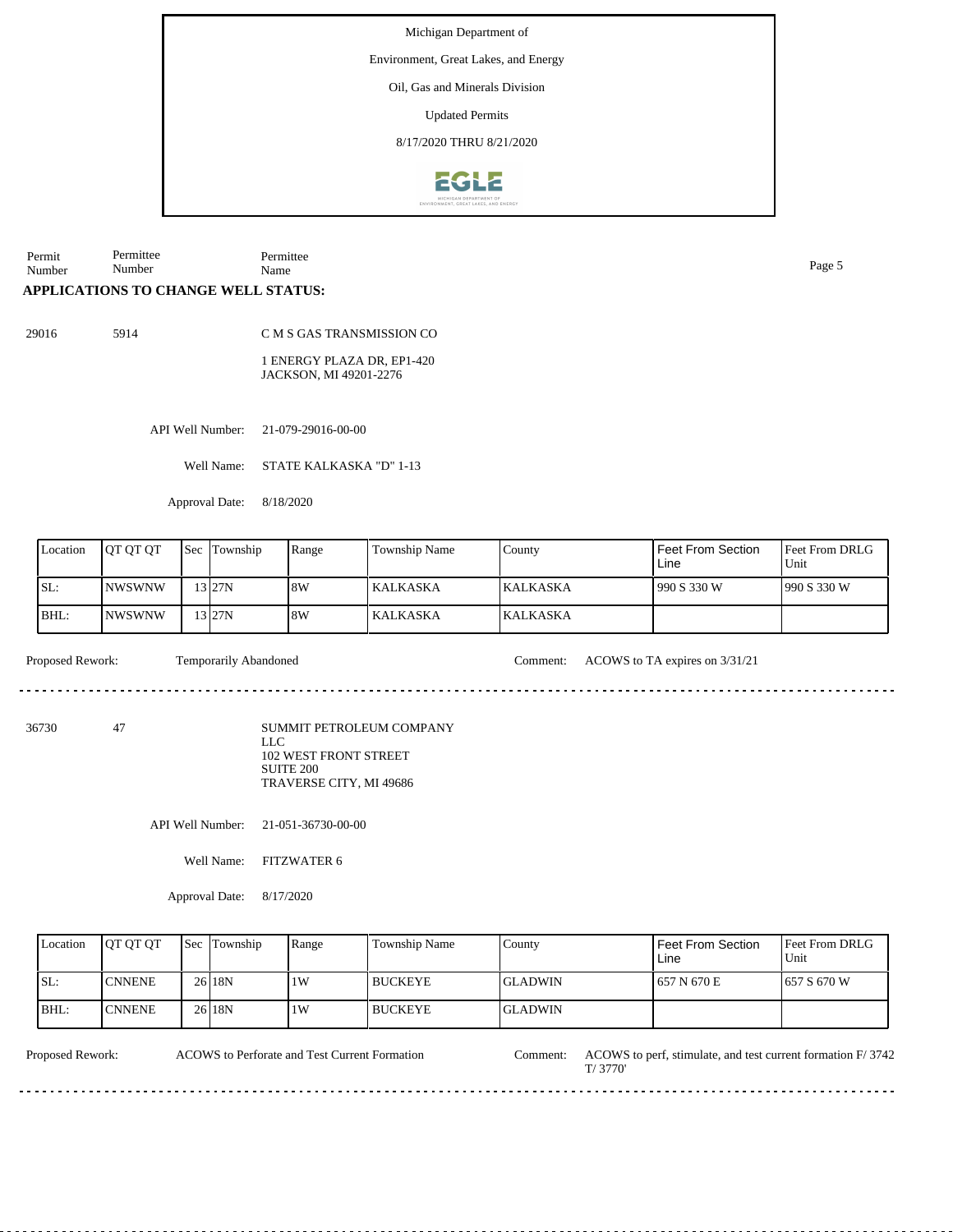Michigan Department of Environment, Great Lakes, and Energy Oil, Gas and Minerals Division Updated Permits 8/17/2020 THRU 8/21/2020**EGLE** 

API Well Number: 21-137-59908-00-00 Well Name: STATE DOVER ET AL 3-1 HD1 True Vertical Depth: 701 59908 5320 SAVOY ENERGY LP 920 HASTINGS STREET, SUITE A PO BOX 1560 TRAVERSE CITY, MI 49685-1560 Permit Number Permittee Number Permittee Name Page 6

Approval Date: 8/18/2020

| Location | <b>IOT OT OT</b> | <b>Sec Township</b> | Range | <b>Township Name</b> | County         | Feet From Section<br>Line | <b>Feet From DRLG</b><br>Unit |
|----------|------------------|---------------------|-------|----------------------|----------------|---------------------------|-------------------------------|
| SL:      | <b>SESENE</b>    | 2 <sub>131</sub> N  | 2W    | <b>DOVER</b>         | IOTSEGO        | 2240 N 192 E              |                               |
| BHL:     | <b>NESENE</b>    | . 131N              | 2W    | <b>DOVER</b>         | <b>IOTSEGO</b> | 1814 N 376 E              | 547 N 376 E                   |

. . . . . . . . . . . . . . . . .

 $\sim$   $\sim$ 

Temporarily Abandoned

Proposed Rework: Comment: ACOWS for TA expires on 8/18/21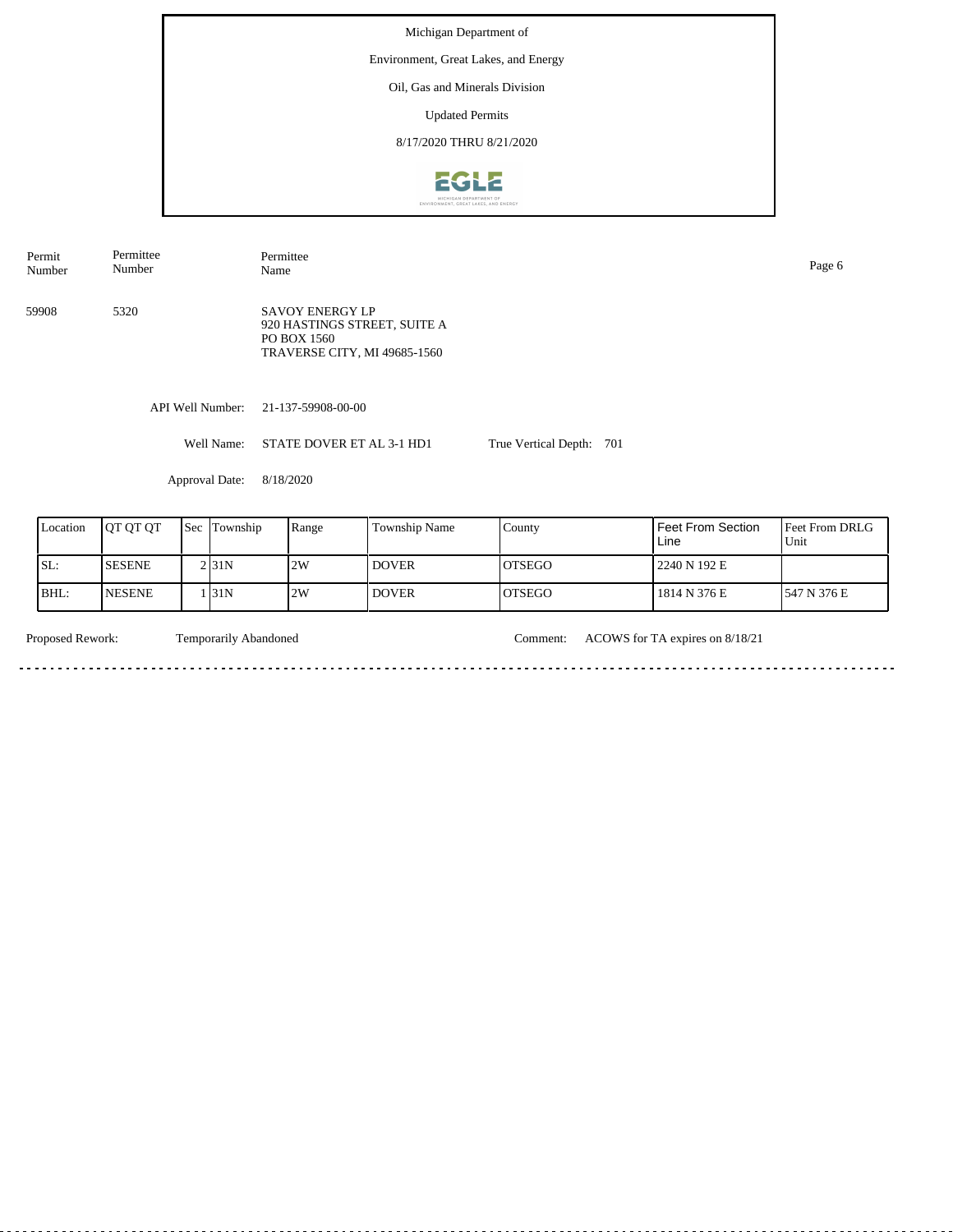Environment, Great Lakes, and Energy

Oil, Gas and Minerals Division

Updated Permits

8/17/2020 THRU 8/21/2020



Permit Number Permittee Number Permittee Name Page 7

### **RECORD OF CHANGE OF WELL STATUS:**

491

CONSUMERS ENERGY CO

1945 W PARNALL RD JACKSON, MI 49201

API Well Number: 21-035-12821-00-00

Well Name: MICHIGAN GAS STORAGE CO 239

Change Date: 8/12/2020

| Location | <b>OT OT OT</b> | <b>Sec</b> | Township           | Range | Township Name      | County        | Feet From Section<br>Line | <b>Feet From DRLG</b><br>Unit |
|----------|-----------------|------------|--------------------|-------|--------------------|---------------|---------------------------|-------------------------------|
| SL:      | <b>CNSWSE</b>   |            | 20 <sub>20</sub> N | 16W   | WINTERFIELD        | ICLARE        | 1 660 S 660 W             | 1660 S 660 W                  |
| BHL:     | <b>CNSWSE</b>   |            | 20 <sub>20</sub> N | .6W   | <b>WINTERFIELD</b> | <b>ICLARE</b> |                           |                               |

service.

Proposed Rework: Reworked to Underreamed Open Hole Comment: RCOWS for log, underream, set tubing, and return well to Reworked to Underreamed Open Hole

21436 491

CONSUMERS ENERGY CO

1945 W PARNALL RD JACKSON, MI 49201

API Well Number: 21-005-21436-00-00

Well Name: CONSUMERS POWER CO 50

Change Date: 7/27/2020

 $2.2.2.2.2.2$ 

| Location | <b>OT OT OT</b> | <b>Sec</b> Township | Range | Township Name   | County         | Feet From Section<br>Line | <b>IFeet From DRLG</b><br>Unit |
|----------|-----------------|---------------------|-------|-----------------|----------------|---------------------------|--------------------------------|
| ISL:     | <b>ISWSENE</b>  | 2714N               | 14W   | <b>OVERISEL</b> | <b>ALLEGAN</b> | 75 S 1270 E               | 75 S 1270 E                    |
| BHL:     | <b>SWSENE</b>   | 2714N               | 14W   | <b>OVERISEL</b> | <b>ALLEGAN</b> |                           |                                |

<u>. . . . . . . . .</u>

Reworked to Underreamed Open Hole

<u>. . . . . . . . . . . . .</u>

Proposed Rework: Reworked to Underreamed Open Hole Comment: RCOWS for pull tubing, log, underream, install tubing, and return well to service

<u>. . . . . . . .</u>

 $\overline{a}$  .  $\overline{a}$